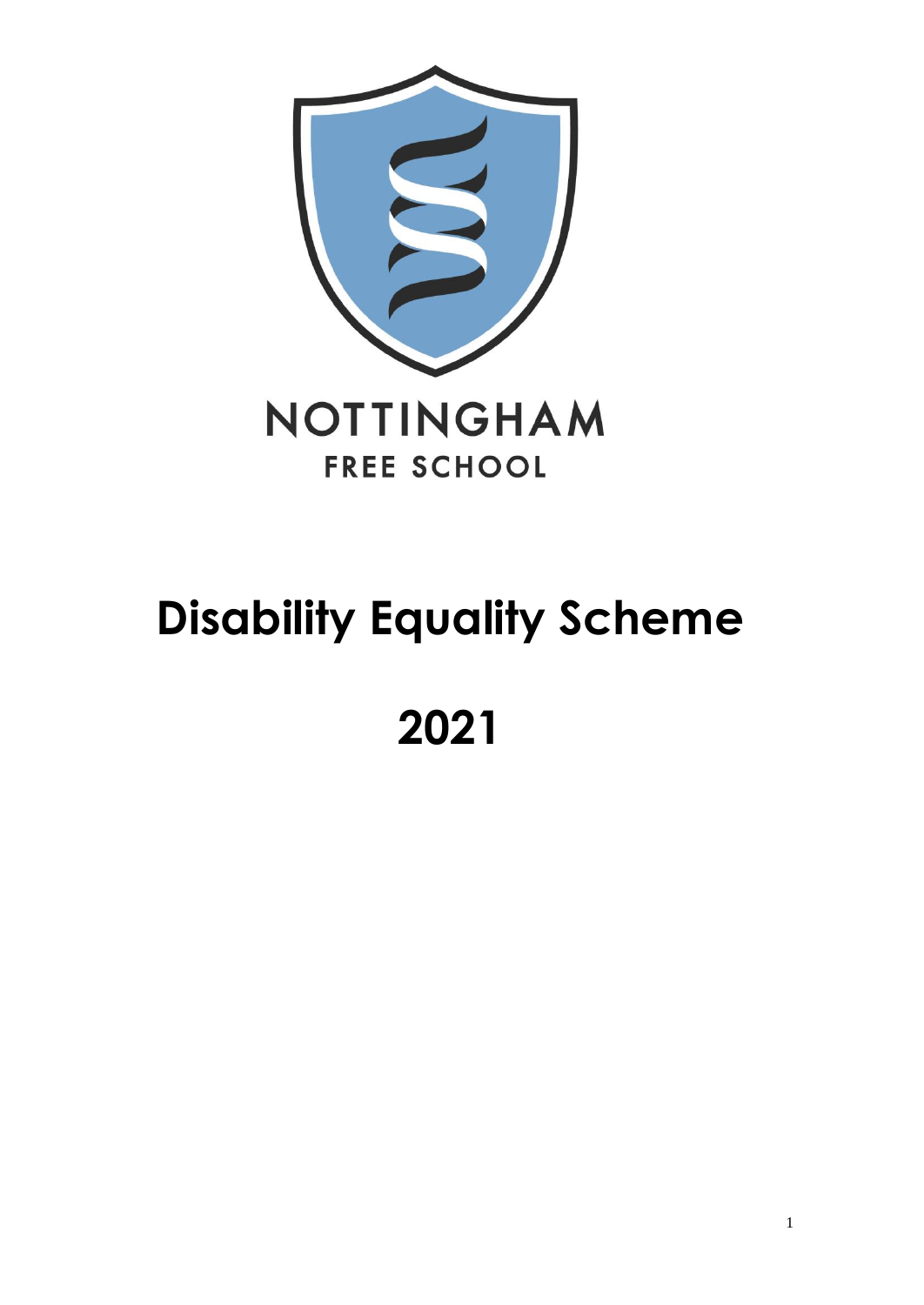| Contents                           |       |  |  |  |
|------------------------------------|-------|--|--|--|
| <b>Mission Statement</b>           | 3     |  |  |  |
| <b>Checklist/Review governors</b>  | 4     |  |  |  |
| The Disability Equality Duty (DED) | 5/6/7 |  |  |  |
| <b>Making things happen</b>        | 8     |  |  |  |
| <b>Monitoring and reporting</b>    |       |  |  |  |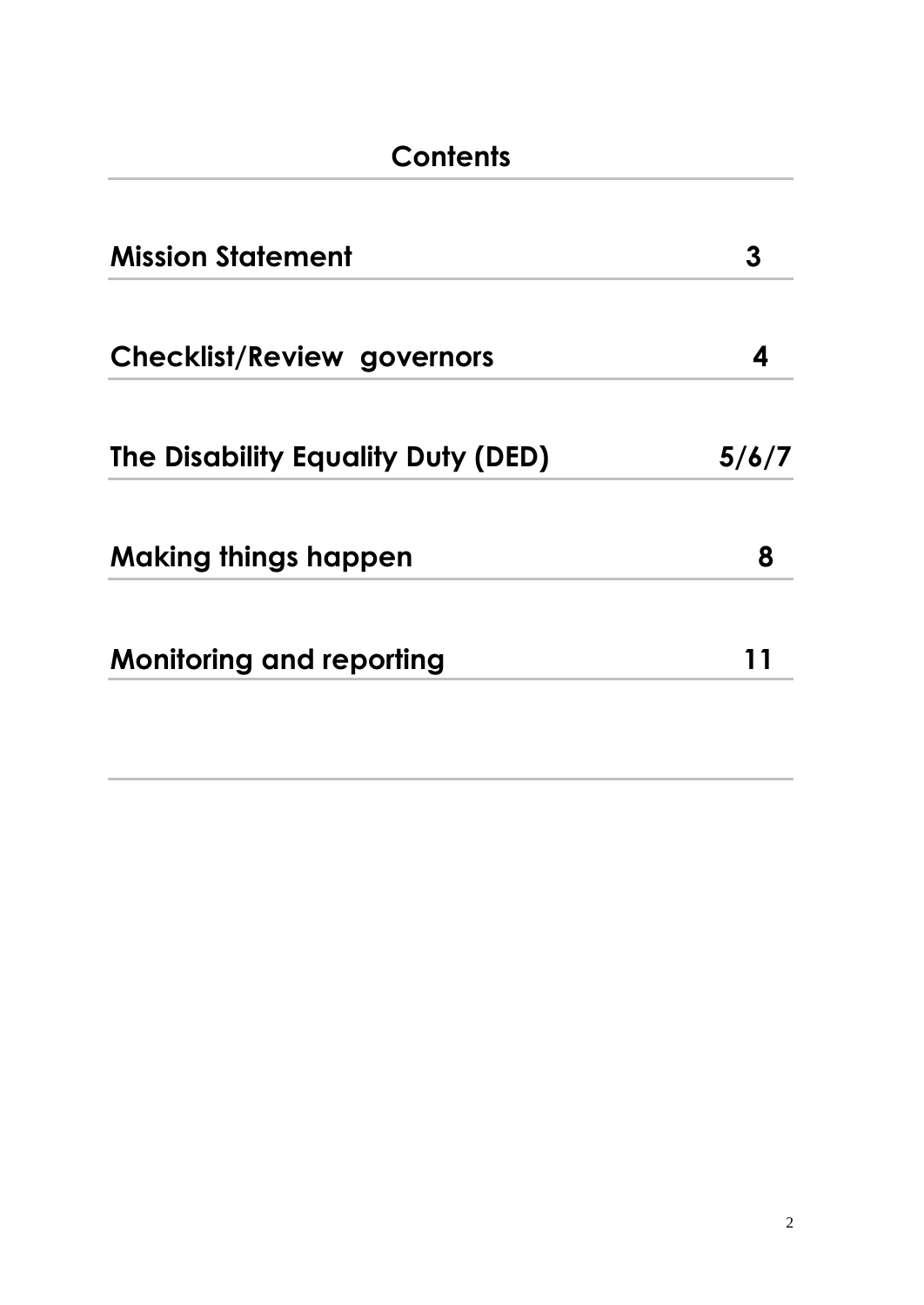### **Mission Statement**

At Nottingham Free School, we are committed to ensuring equality of education and opportunity for disabled pupils, staff and all those receiving services from the school. We aim to develop a culture of inclusion and diversity in which people feel free to disclose their disability and to participate fully in school life. The achievement of disabled pupils and students will be monitored and we will use this data to raise standards and ensure inclusive teaching. We will make reasonable adjustments to make sure that the school environment is as accessible as possible. At Nottingham Free School, we believe that diversity is a strength, which should be respected and celebrated by all those who learn, teach and visit here.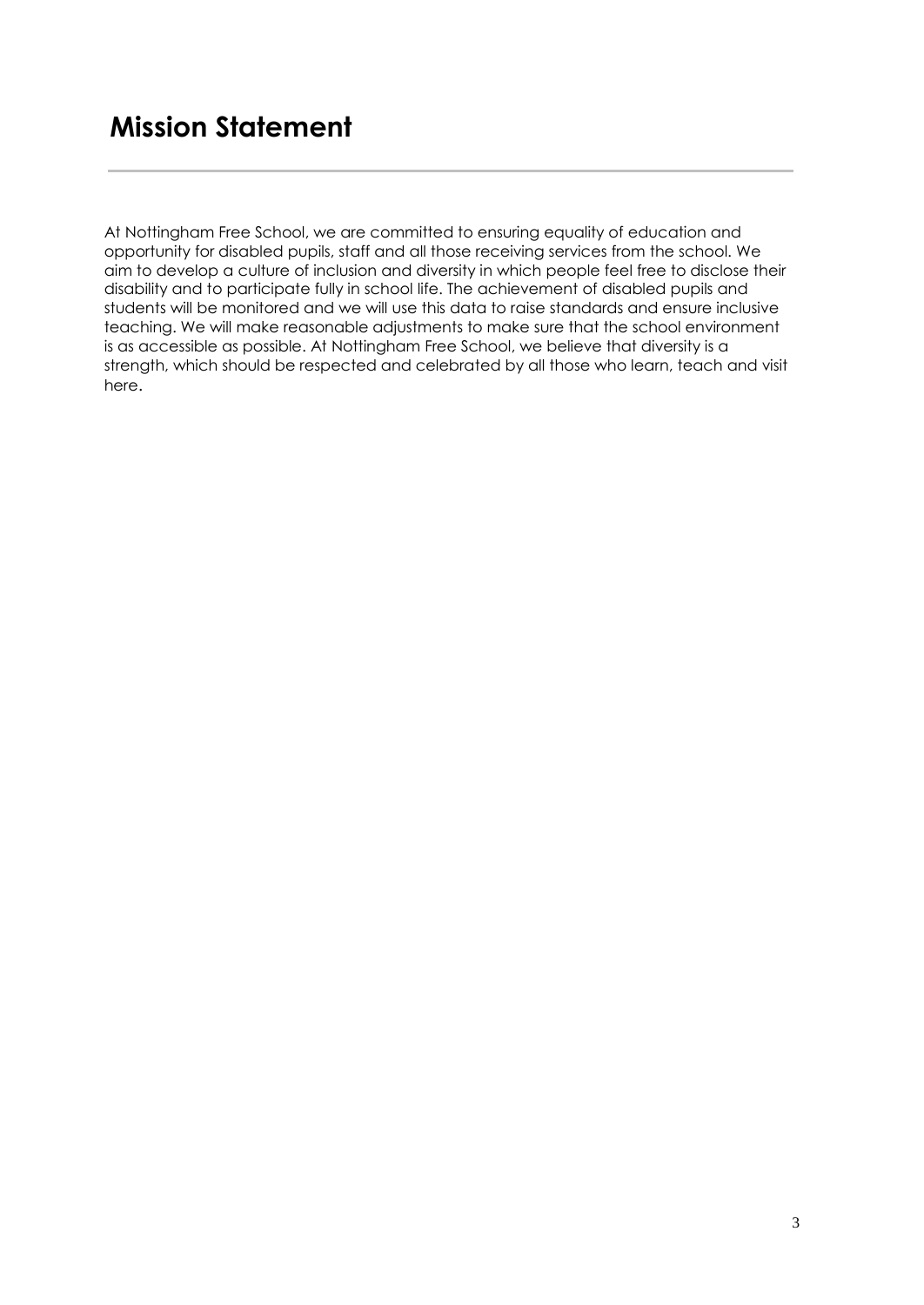## **Check list for school staff and governors**

| $\Box$ Is information collected on disability with regards to both pupils and staff? Is this<br>information used to improve the provision of services?                                                                    |
|---------------------------------------------------------------------------------------------------------------------------------------------------------------------------------------------------------------------------|
| $\Box$ Is pupil achievement monitored by disability? Are there are trends or patterns<br>in the data that may require additional action?                                                                                  |
| $\Box$ Are disabled pupils encouraged to participate in school life? How is this shown<br>through representation in school events such as class assemblies and the school<br>council?                                     |
| $\Box$ Is bullying and harassment of disabled pupils and staff monitored and is this<br>information used to make a difference?                                                                                            |
| $\Box$ Is disability portrayed positively in school books, displays and discussions<br>such as circle time and class assemblies?                                                                                          |
| $\Box$ Does the school take part in annual events such as Deaf Awareness week to<br>raise awareness of disability?                                                                                                        |
| $\Box$ Is the school environment as accessible as possible to pupils, staff and visitors to<br>the school? Are open evenings and other events which parents or carers attend<br>held in an accessible part of the school? |
| $\Box$ Is information available to parents, visitors, pupils and staff in formats which<br>are accessible if required? Is everyone aware of this?                                                                         |
| $\Box$ Are procedures for the election of parent governors open to<br>candidates and voters who are disabled?                                                                                                             |
|                                                                                                                                                                                                                           |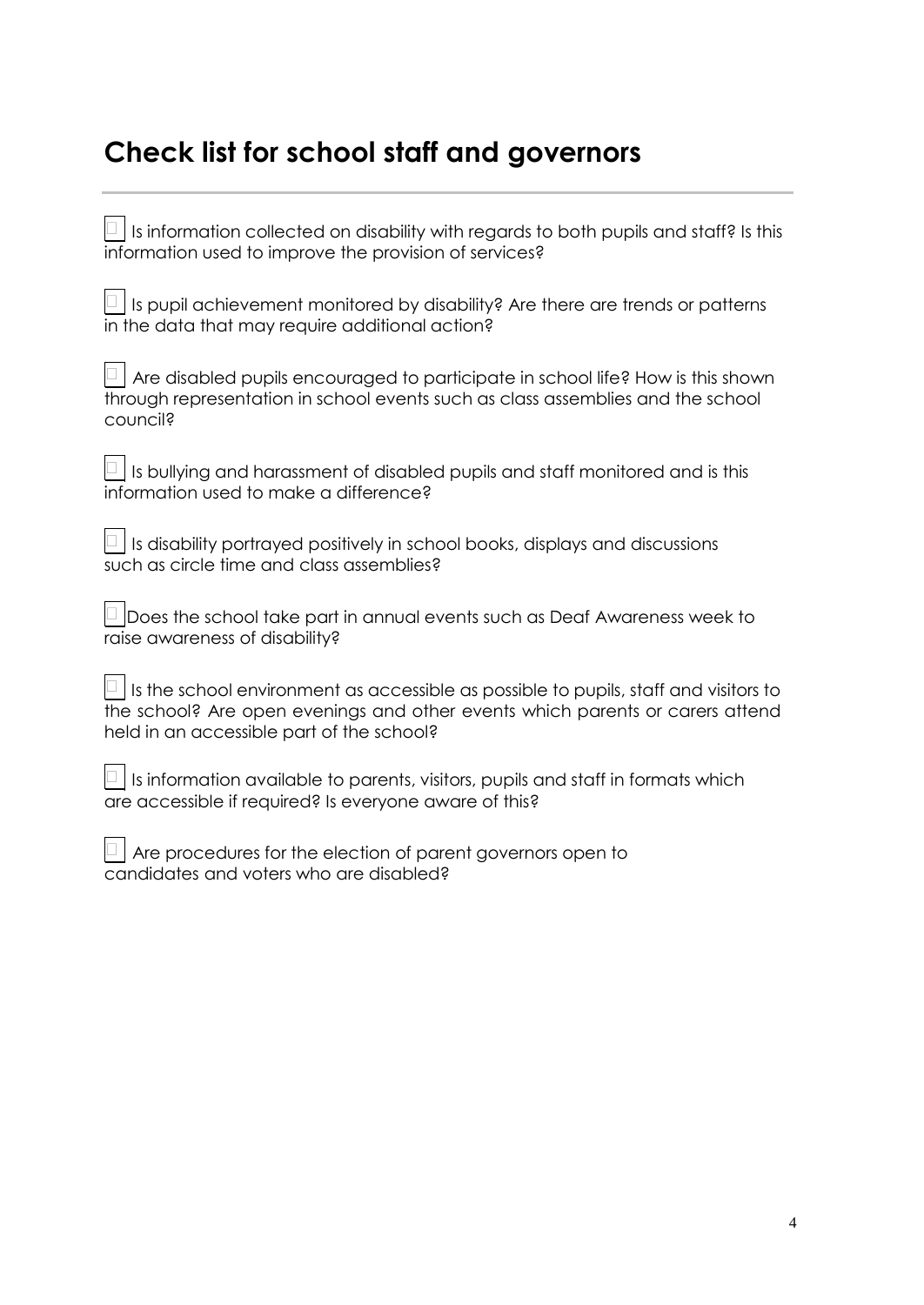## **The Disability Equality Duty (DED)**

#### **Definition of disability**

The Disability Discrimination Act 2005 (DDA) defines a disabled person as someone who has 'a physical or mental impairment which has *a substantial or long-term adverse effect on his or her ability to carry out normal day-to-day activities' .* 

The DDA 2005 has also extended the definition of disability as follows:

- People with HIV, multiple sclerosis and cancer (although not all cancers) are  $\Box$ deemed disabled before they experience the long- term and substantial adverse effect on their activities.
- $\Box$  Section 18 has been amended so that individuals with a mental illness no longer have to demonstrate that it is "clinically well- recognised", although the person must still demonstrate a long-

term and substantial adverse effect on his/her ability to carry out normal day-today activities.

#### **The Duty**

The Disability Discrimination Act 2005 places a general duty on schools, who need to have due regard for the following when carrying out their functions:

- **Promoting equality of opportunity between disabled people and other people;**
- **Eliminating discrimination that is unlawful under the DDA;**
- Eliminating harassment of disabled people that is related to their disability;
- □ Promoting positive attitudes towards disabled people;
- □ Encouraging participation in public life by disabled people;
- □ Taking steps to meet disabled people's needs, even if this requires more favourable treatment.

This is also known as the Disability Equality Duty (DED) and applies to all disabled pupils, staff and those using services provided by schools.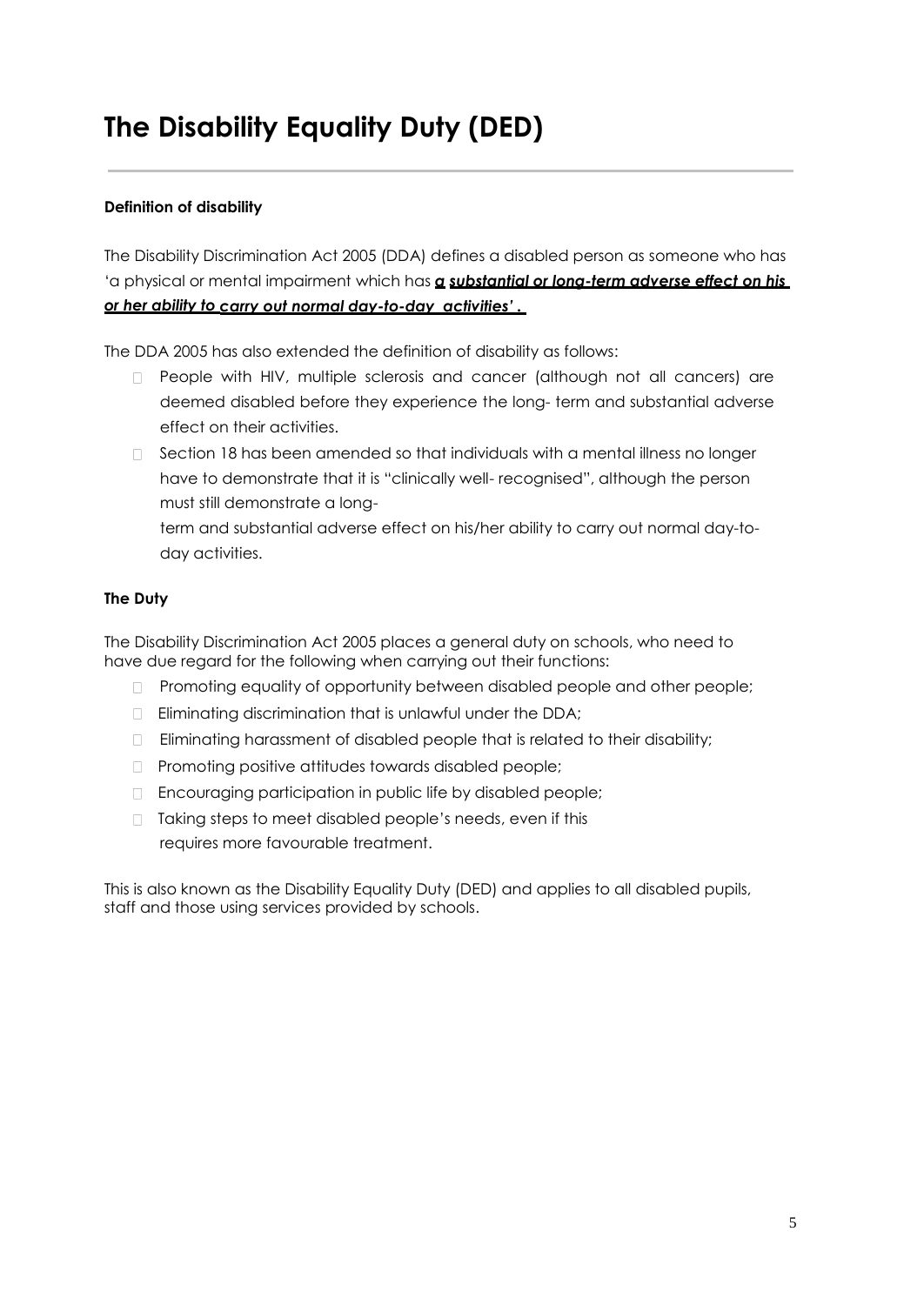## **The Disability Equality Duty (DED)**

#### **Monitoring**

To meet the Disability Equality Duty, it is essential that aspects of school life are monitored to identify whether there is an adverse impact on children and young people with disabilities. The following should be monitored:

- Achievement of pupils by disability
- Disabled staff (including numbers, type of disability and satisfaction rates in staff surveys etc.)

#### **Additional implications for schools**

#### **The role of a school as a service provider**

Schools have additional implications as a service provider to make their buildings accessible when they hire out rooms or parts of the building.

#### **Contact with parents and carers**

When providing newsletters and information for parents and carers, schools should make this information available in an accessible format so that parents or carers who may be, for example, visually impaired, can access the information.

Additionally, events for parents and carers such as open evenings, meetings with teachers, should be held in accessible parts of the building.

#### **Hiring transport**

School staff will need to be aware of Section 6 of the Act when hiring transport as it puts new duties on transport providers, including the bus and coach companies, and the taxi and private hire car trade. The requirement to provide accessible vehicles is extended to include these transport providers. Bus companies will not be able to refuse a job because, for example, it may take longer to pick up disabled students.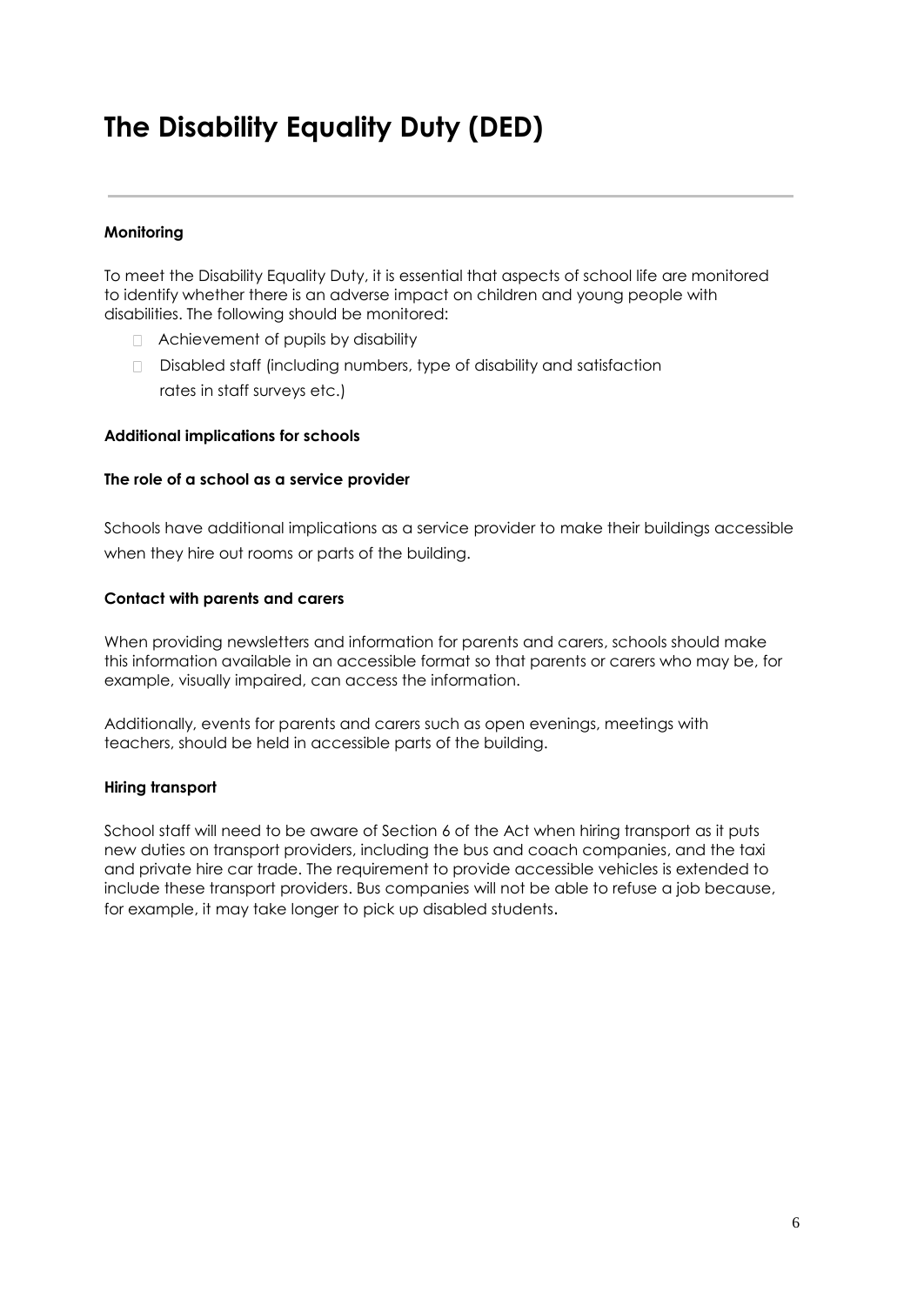#### **Election of parent governors**

The election of parent governors will now be covered by the DDA 2005, and governors will need to ensure that the procedures for candidates to stand for election and for parents to vote for candidates are accessible to disabled people. However, the result of the election is not covered and disabled candidates will not be able to claim that they were not elected simply because they were disabled. Once a disabled parent governor is elected, the school governing body functions in relation to that parent are covered and the school must ensure that they can participate fully in school life.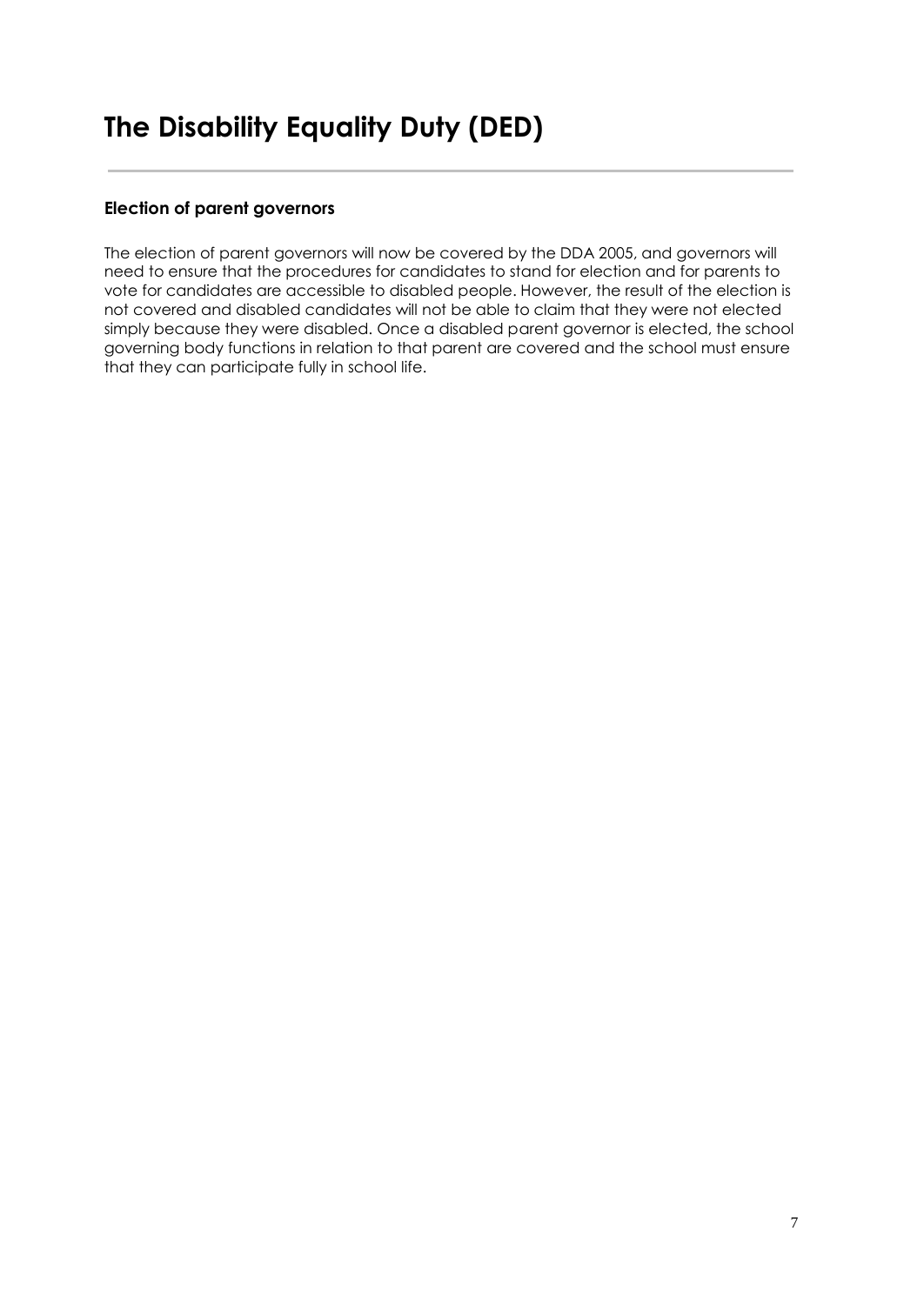## **Making things happen**

-

At Nottingham Free School disability equality will be promoted in the school environment in the following ways.

- **Promoting equality of opportunity between disabled people and other people.** 
	- Increase awareness of the ways in which parents of disabled children and young people can help to support their learning, by advertising Parent courses e.g. Dyslexia Action and ADHD.
	- Increasing staff awareness of disabilities through training. Ensuring that disabled pupils take part in enrichment and wider school activities
- Eliminating discrimination that is unlawful under the DDA and harassment of disabled people that is related to their disability.
	- Monitor incidents of harassment and bullying of disabled pupils. Encourage pupils to report and take action against offenders.
	- If a number of incidents have been prevalent within a particular year group, use Friendship groups, assembly or ABC contracts to investigate and address the issue with all pupils.
- $\Box$  Promoting positive attitudes towards disabled people.
	- Use the school environment to promote positive attitudes to disability. Ensure that disability is represented in posters, collages, displays and learning materials.
- Promoting positive attitudes towards disabled people (continued)
	- Celebrate and highlight key events such as the Paralympics, Deaf Awareness Week and Learning Disability Week.
- Encouraging participation in public life by disabled people.
	- Ensure that disabled pupils are represented and encouraged to participate in class assemblies, plays, events and on the school council.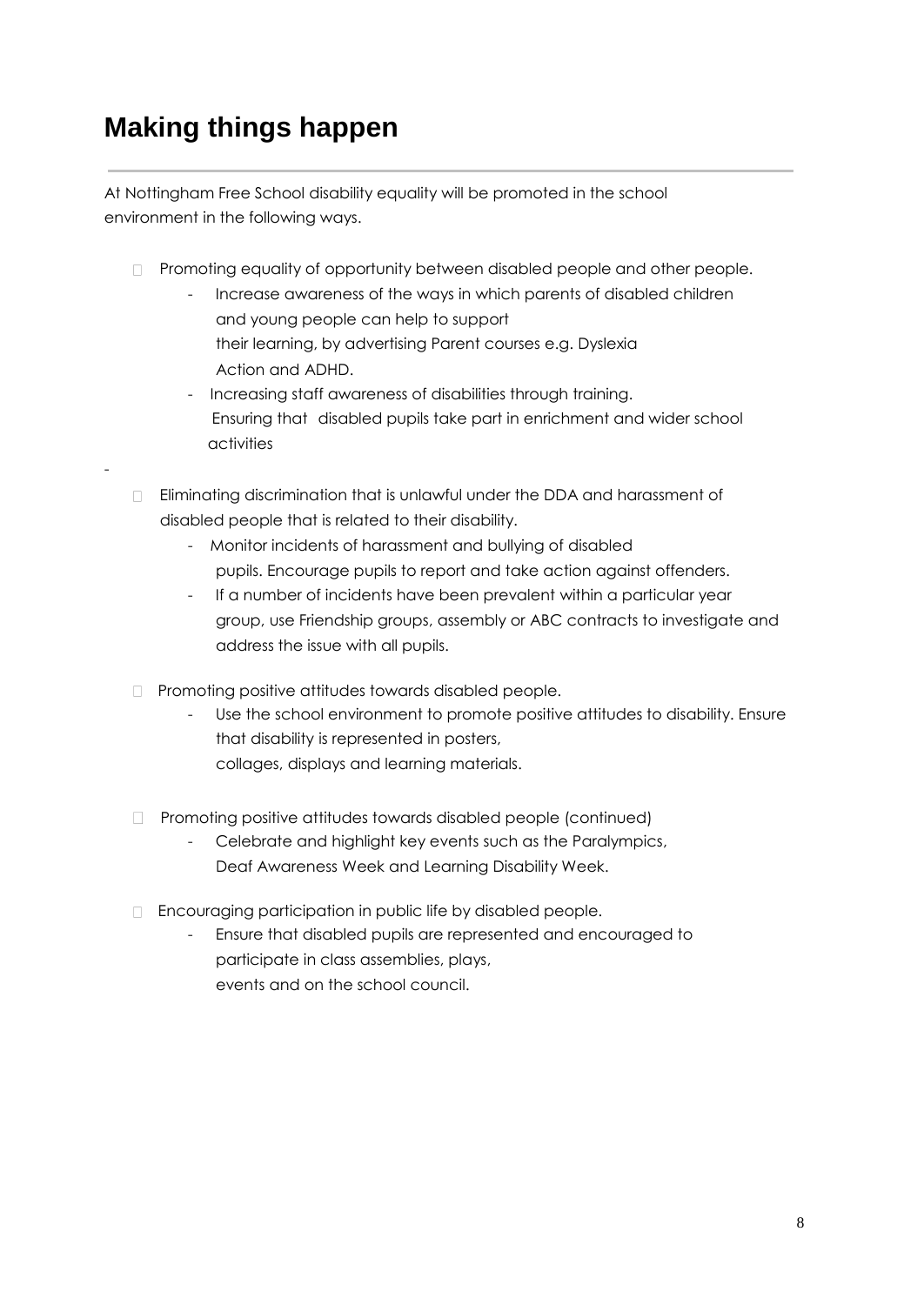### **Action plan**

The following action plan outlines what will be achieved in the 2021 – 221 academic year with regards to meeting the Disability Equality Duty.

| Aspect of<br>the Disability Equality<br>Duty                                              | <b>Issue being</b><br>addressed                                                                                                            | Action to be taken & responsible staff                                                                                                                                                                                                                                                            | How will the<br>impact of the action be<br>monitored                                                                                                              | Monitoring<br>schedule                                  |
|-------------------------------------------------------------------------------------------|--------------------------------------------------------------------------------------------------------------------------------------------|---------------------------------------------------------------------------------------------------------------------------------------------------------------------------------------------------------------------------------------------------------------------------------------------------|-------------------------------------------------------------------------------------------------------------------------------------------------------------------|---------------------------------------------------------|
| Promoting equality of<br>opportunity between<br>disabled<br>people and other<br>people    | The parents of disabled<br>children and young<br>people (CYP) may not<br>be aware of how to best<br>support the learning of<br>their child | <b>SENDCo:</b> Provide this bespoke information to<br>relevant parents at parents' evenings, in<br>newsletters and on the school website.<br>Hold regular reviews of progress for parents<br>of students with SEND. Provide appropriate<br>careers advice and support to students and<br>parents. | Questionnaire for relevant<br>parents.<br>Review meeting feedback.<br>Link governor visits.                                                                       | Termly                                                  |
|                                                                                           | Monitor the achievement<br>of students with<br>disabilities                                                                                | Senior Achievement Leader & SENDCo: Data<br>systems to explicitly track the progress of all<br>SEND students & teachers supported to<br>secure strong achievement for these<br>students                                                                                                           | At Progress Checks<br>throughout the academic<br>year.<br>Summary updates included<br>in reports to governors.                                                    | Termly review of<br>achievement data<br>for SEND cohort |
|                                                                                           | Monitor the attendance<br>of students with<br>disabilities both to school<br>and on trips, and other<br>enrichment opportunities           | <b>SENDCo:</b> Attendance systems to explicitly<br>track the attendance of all SEND students.<br>Enrichment Coordinator & HoYs to track the<br>participation of all SEND students in<br>enrichment opportunities*.                                                                                | At half term attendance<br>reviews and link governor<br>visits.                                                                                                   | Half-termly                                             |
| Eliminating<br>harassment of<br>disabled people<br>that is related to<br>their disability | <b>Bullying of students</b><br>with disabilities                                                                                           | Senior Pastoral Leader, HoYs & PSHCE<br>Team: Plan and deliver a responsive<br>programme of assemblies and PSHCE<br>activities tackling discrimination, including<br>all forms of disability. PHSCE programme<br>to include roles models of disabled<br>people.                                   | Review of bullying log and<br>behaviour data.<br>PSHE programme plans for<br>each year and lesson visits.<br>Summary updates included<br>in reports to governors. | Termly                                                  |
| Promoting positive<br>attitudes towards<br>disabled people                                | Use school<br>environment to<br>promote positive<br>attitudes                                                                              | All staff (led by SENDCo): Displays around<br>school to feature positive role models and<br>tackle themes of discrimination.                                                                                                                                                                      | Review of displays around<br>school                                                                                                                               | Termly                                                  |
| Encouraging<br>participation in<br>public life                                            | Disabled students'<br>participation in school<br>forums / councils                                                                         | Senior Pastoral Leader: Ensure disabled<br>students are invited to show visitors<br>around school, take part in interviews                                                                                                                                                                        | *Participation log to<br>include these activities                                                                                                                 | Termly                                                  |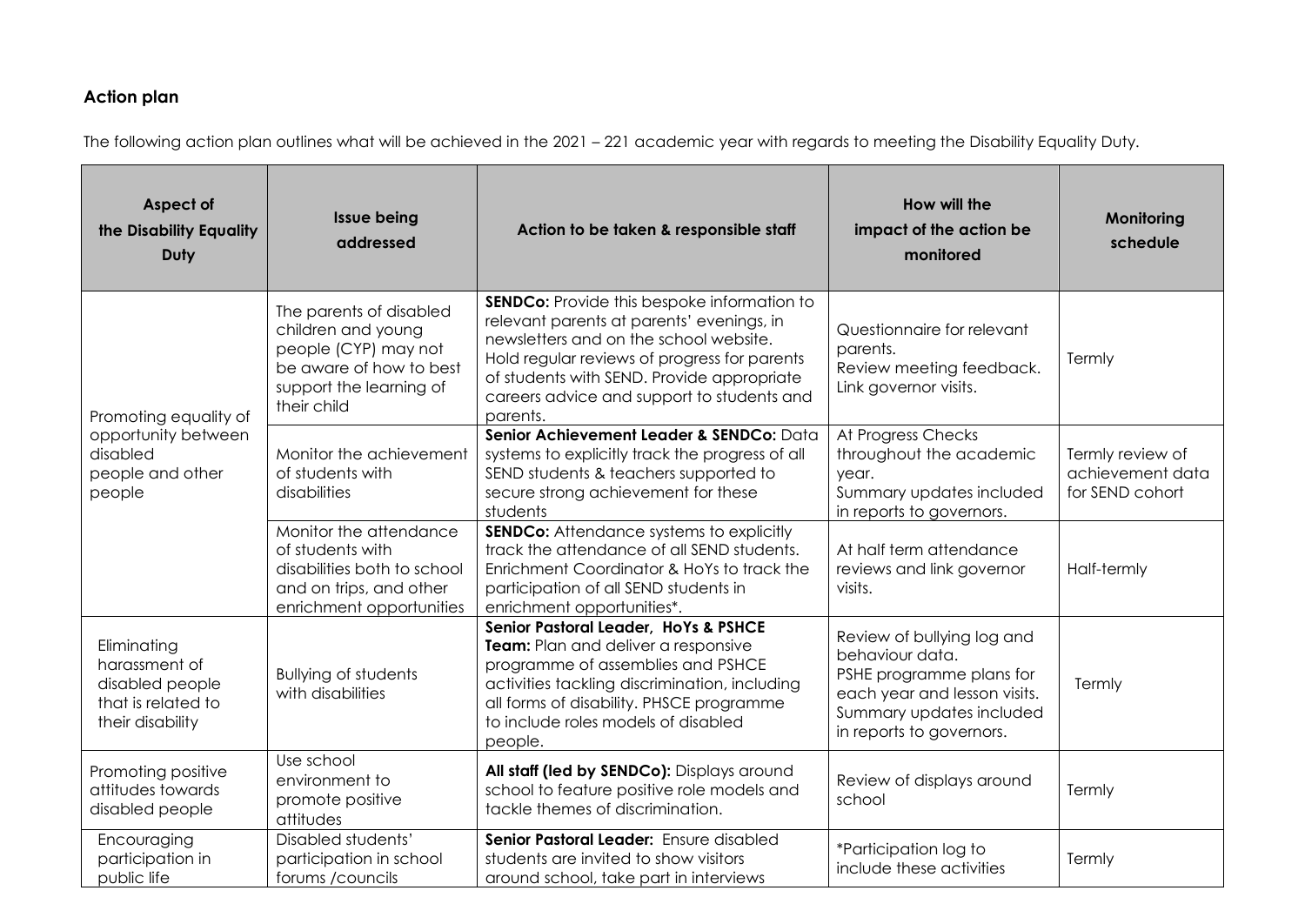| /interview panels/<br>I community events | <sup>1</sup> etc. Students with SEND should be<br>represented in all forums etc. within |  |
|------------------------------------------|-----------------------------------------------------------------------------------------|--|
|                                          | school.                                                                                 |  |